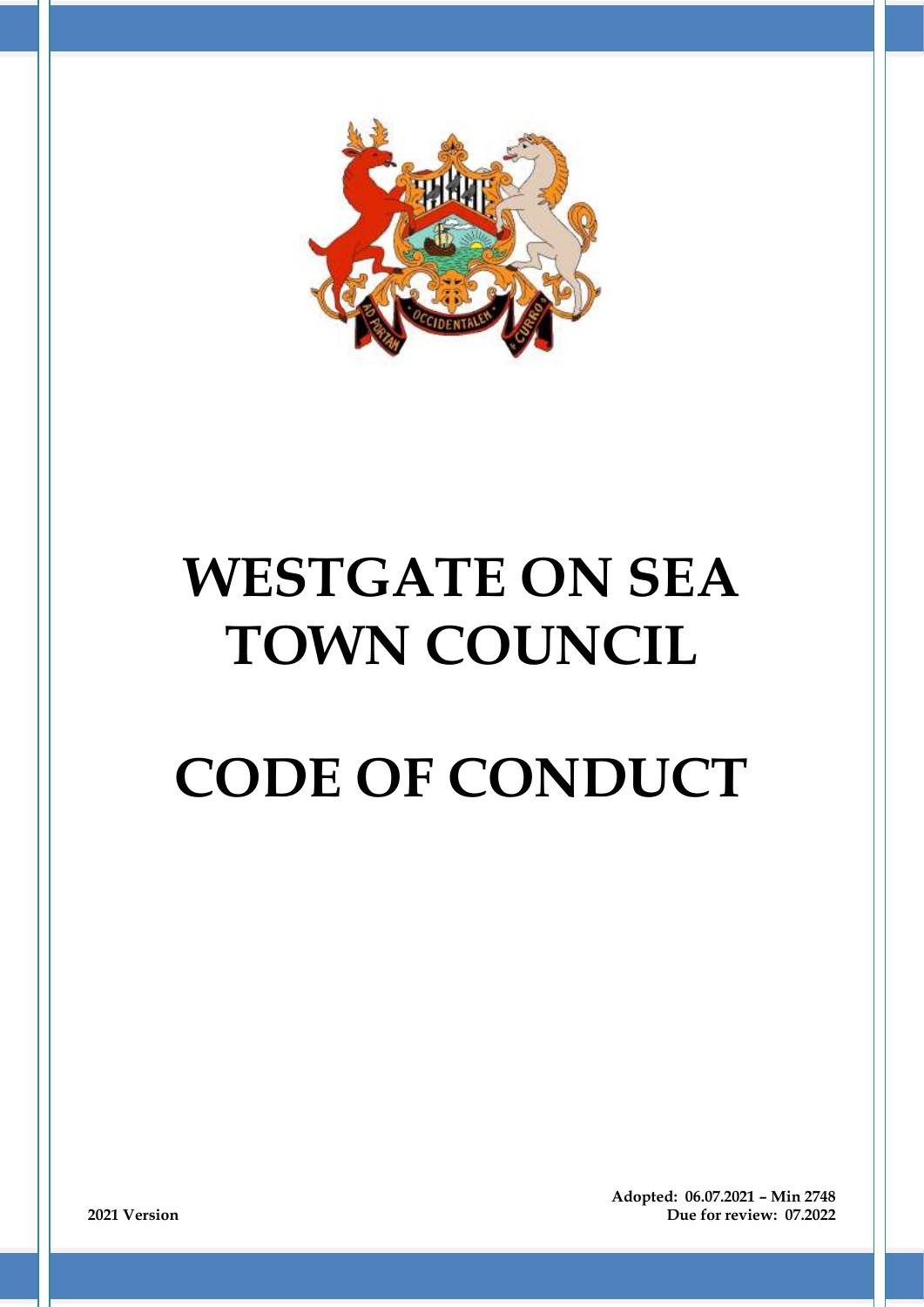# **WESTGATE ON SEA TOWN COUNCIL CODE OF CONDUCT**

This Code of Conduct document was adopted by the Town Council at its Meeting held on 6th July 2021 *(Minute No 2748 ).*

# **INTRODUCTION**

Pursuant to section 27 of the Localism Act 2011, Westgate on Sea Town Council ('the Council') has adopted this Code of Conduct to promote and maintain high standards of behaviour by its members and co-opted members whenever they conduct the business of the Council, including the business of the office to which they were elected or appointed, or when they claim to act or give the impression of acting as a representative of the Council.

This Code of Conduct is based on the principles of selflessness, integrity, objectivity, accountability, openness, honesty, and leadership ( See Appendix 1).

# **DEFINITIONS**

For the purposes of this Code, a 'meeting' is a meeting of the Council, any of its committees, working groups, joint committees or joint working groups.

For the purposes of this Code, and unless otherwise expressed, a reference to a member of the Council includes a co-opted member of the Council.

For the purposes of this Code, a 'Significant Interest' is an interest (other than a DPI or an interest in a Town Council Function) which :

- Affects the financial position of yourself and/or an associated person; or
- Relates to the determination of your application for any approval, consent, licence, permission or registration made by, or on your behalf of, you and/or an associated person;
- And which, in either case, a member of the public with knowledge of the relevant facts would reasonably regard as being so significant that it is likely to prejudice your judgement of the public interest.

#### **MEMBER OBLIGATIONS**

When a member of the Council acts, claims to act or gives the impression of acting as a representative of the Council, they have the following obligations.

- 1. They shall behave in such a way that a reasonable person would regard as respectful.
- 2. They must not bully, intimidate or attempt to intimidate any person who is or is likely to be a complainant, a witness, or involved in the administration of any investigation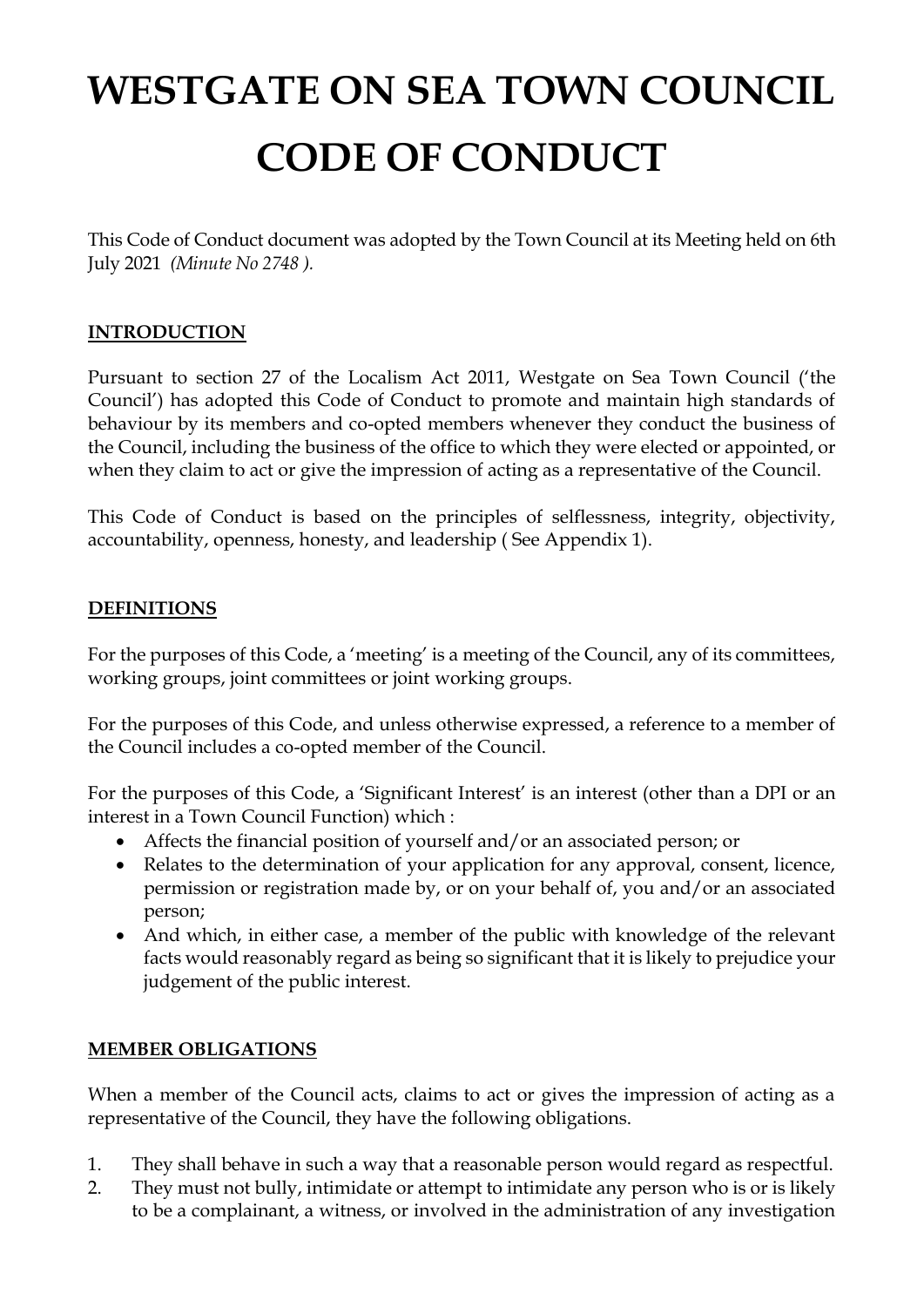or proceedings, in relation to an allegation that a Member (including yourself) has failed to comply with this Code

- 3. They must not do anything that compromises, or is likely to compromise, the impartiality or integrity of those who work for, or on behalf of, the Town Council
- 4. They shall properly and fully, to the best of their ability, engage in the councils adopted policy and practice in relation to complaints or grievances brought against them.
- 5. They must not disclose information given to you in confidence by anyone, or information acquired by you which you believe, or ought reasonably to be aware, is of a confidential nature, except where:
	- a) you have the written consent of a person authorised to give it; or
	- b) you are required by law to do so; or
	- c) the disclosure is made to a third party for the purpose of obtaining professional advice provided that the third party agrees not to disclose the information to any other person; or
	- d) the disclosure is:
		- (i) reasonable and in the public interest; and
		- (ii) made in good faith and in compliance with the reasonable requirements of the Town Council.
	- e) prevent another person from gaining access to information to which that person is entitled by law;
	- f) conduct yourself in a manner which could reasonably be regarded as bringing your office or the Town Council into disrepute;
	- g) use of attempt to use your position as a Member improperly to confer on or secure for yourself or any other person, an advantage or disadvantage.
- 6. They shall not knowingly or recklessly provide false or misleading information in any of the disclosures or notifications in relation to DPIs.
- 7. You must, when using or authorising the use by others of the resources of the Town Council:
	- a) act in accordance with the Town Council's reasonable requirements; and
	- b) ensure that such resources are not used improperly for political purposes (including party political purposes)

#### *Registration of interests*

- 8. Within 28 days of this Code being adopted by the Council, or the member's election or the co-opted member's appointment (where that is later), they shall register with the Monitoring Officer the interests which fall within the categories set out in Appendices B and C.
- 9. Upon the re-election of a member or the re-appointment of a co-opted member, they shall within 28 days re-register with the Monitoring Officer any interests in Appendices B and C.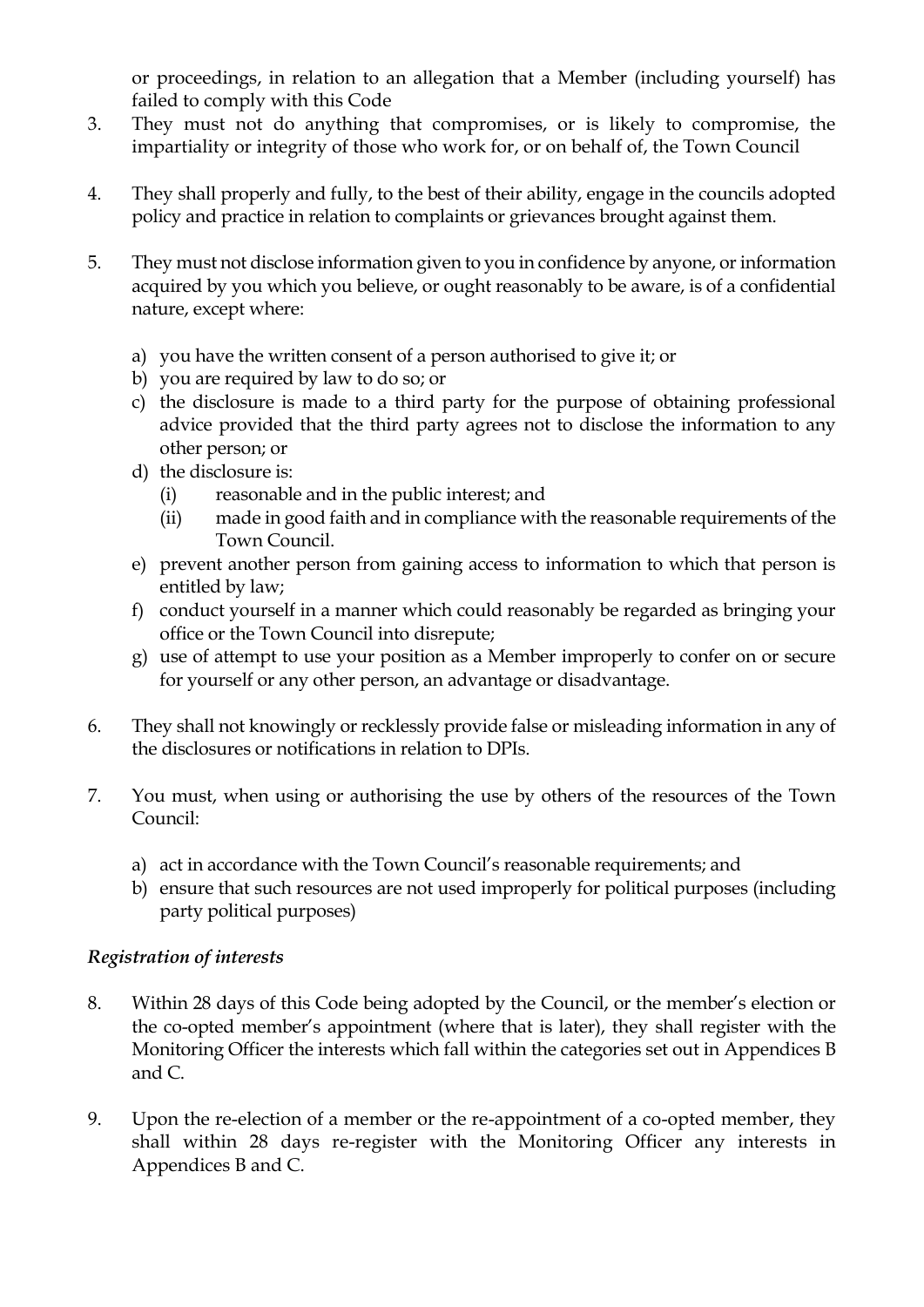- 10. A member shall register with the Monitoring Officer any change to interests or new interests in Appendices B and C within 28 days of becoming aware of it.
- 11. A member need only declare the existence but not the details of any interest which the Monitoring Officer agrees is a 'sensitive interest'. A sensitive interest is one which, if disclosed on a public register, could lead the member or a person connected with the member to be subject to violence or intimidation.
- 12. Where you have a Disclosable Pecuniary Interest or Significant Interest in any business of the Town Council where you are acting alone in the course of discharging a function of the Town Council, you must:
	- a) notify the Town Clerk of the interest and its nature as soon as it becomes apparent; and
	- b) not take any steps, or any further steps, in relation to the matter except for the purpose of enabling the matter to be dealt with otherwise than by you; and
	- c) not seek improperly to influence a decision about the matter.
- 13. Where you have a Significant Interest in any business of the Town Council, you may attend a meeting but only for the purpose of making representations, answering questions or giving evidence relating to the business, provided that the public are also allowed to attend the meeting for the same purpose. Having made your representations, given evidence or answered questions you must:
	- a) not participate in any discussion of, or vote taken on, the matter at the meeting; and
	- b) withdraw from the meeting room in accordance with the Town Council's procedure rules.

#### *Declaration of interests at meetings*

- 14. Where a matter arises at a meeting which relates to an interest in Appendix B the member shall not participate in a discussion or vote on the matter. They only have to declare what their interest is if it is not already entered in the member's register of interests or if they have not notified the Monitoring Officer of it.
- 15. Where a matter arises at a meeting which relates to an interest in Appendix B which is a sensitive interest, the member shall not participate in a discussion or vote on the matter. If it is a sensitive interest which has not already been disclosed to the Monitoring Officer, the member shall disclose they have an interest but not the nature of it.
- 16. Where a matter arises at a meeting which relates to an interest in Appendix C, the member shall not vote on the matter. They may speak on the matter only if members of the public are also allowed to speak at the meeting.
- 17. A member only has to declare their interest in Appendix C if it is not already entered in their register of interests or they have not notified the Monitoring Officer of it or if they speak on the matter. they hold an interest in Appendix C which is a sensitive interest not already disclosed to the Monitoring Officer, they shall declare the interest but not the nature of the interest.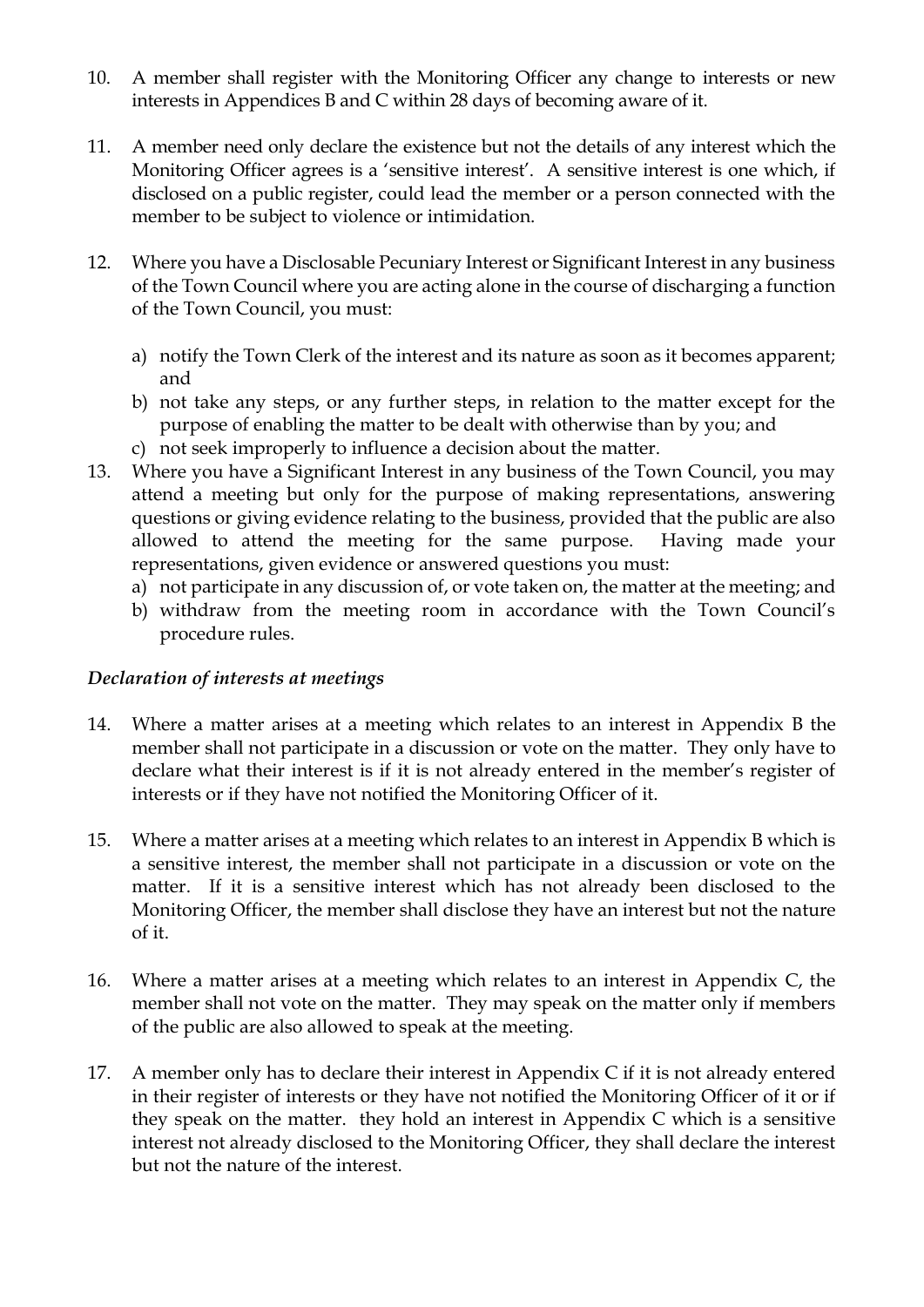18. Where a matter arises at a meeting which relates to a financial interest of a friend, relative or close associate (other than an interest in Appendix B), the member shall disclose the nature of the interest and not vote on the matter. They may speak on the matter only if members of the public are also allowed to speak at the meeting. If it is a 'sensitive interest' the member shall declare the interest but not the nature of the interest.

### **GIFTS AND HOSPITALITY**

- 19. You must, before the end of 28 days beginning with the day of receipt/acceptance, notify the Town Clerk of any gift, benefit or hospitality with an estimated value of £25 or more, or a series of gifts, benefits and hospitality from the same or an associated source, with an estimated cumulative value of £25 or more, which are received and accepted by you (in any one calendar year) in the conduct of the business of the Town Council, the business of the office to which you have been elected or appointed or when you are acting as representative of the Town Council. You must also register the source of the gift, benefit or hospitality.
- 20. Where any gift, benefit or hospitality you have received or accepted relates to any matter to be considered, or being considered at a meeting, you must disclose at the commencement of the meeting or when the interest becomes apparent, the existence and nature of the gift, benefit or hospitality, the person or body who gave it to you and how the business under consideration relates to that person or body. You may participate in the discussion of the matter and in any vote taken on the matter, unless you have a Significant Interest, in which case the procedure in point 13 will apply.
- 21. You must continue to disclose the existence and nature of the gift, benefit or hospitality at a relevant meeting, for three years from the date you first registered the gift, benefit or hospitality.
- 22. The duty to notify the Town Clerk does not apply where the gift, benefit or hospitality comes with any description approved by the Town Council for this purpose.

# **DISPENSATIONS**

- 23. On a written request made to the Council's proper officer, the Council may grant a member a dispensation to participate in a discussion and vote on a matter at a meeting even if they have an interest in Appendices B and C if the Council believes that the number of members otherwise prohibited from taking part in the meeting would impede the transaction of the business; or it is in the interests of the inhabitants in the Council's area to allow the member to take part or it is otherwise appropriate to grant a dispensation.
- 24. A dispensation must specify the period for which it has effect, and the period specified may not exceed the remainder of the electoral term for the Town Council, i.e. not exceed four years.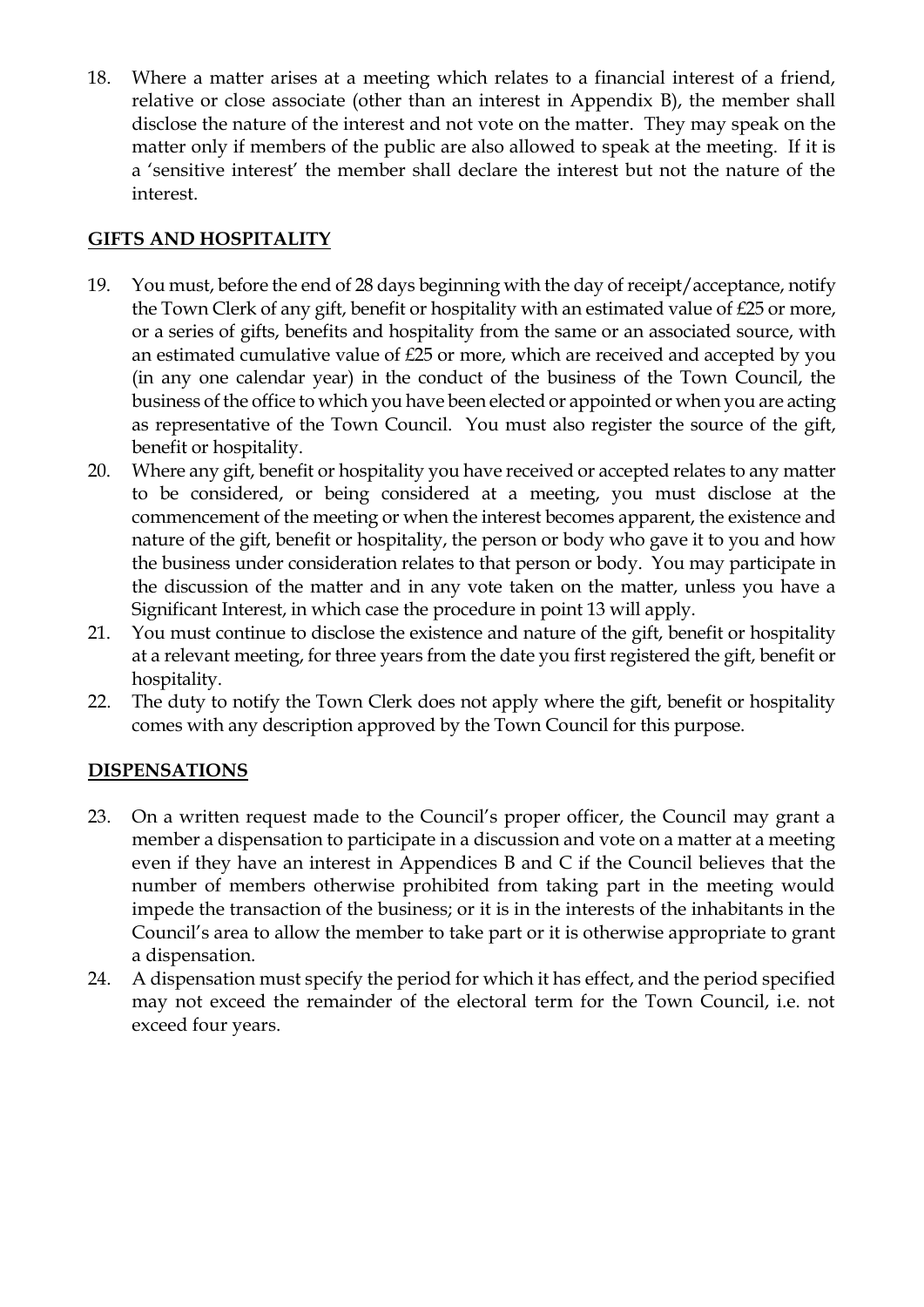#### **SANCTIONS**

- 25. As a last resort and in the event of a reputational risk to the Council, sanctions as described in this section may be considered and applied to any Member who has failed to comply with the Code.
- 26. (a) In the event of, and the agreement of the Chairperson on the basis of evidence provided by the Proper Officer that any Councillor is refusing, or appears to be refusing, to take part in the proceedings described in clause 4 of this code then the following sanctions may be applied and their application will be notified to the next full Town Council Meeting:
	- (b) Suspension of Committees the Councillor is a member of for 3 months;
	- (c) Suspension from all external representative roles for which the Councillor has been appointed.
- 26. If the Councillor subsequently engages in the proceedings as described in Clause 4 of this Code then the Chairperson may remove either or both sanctions applied.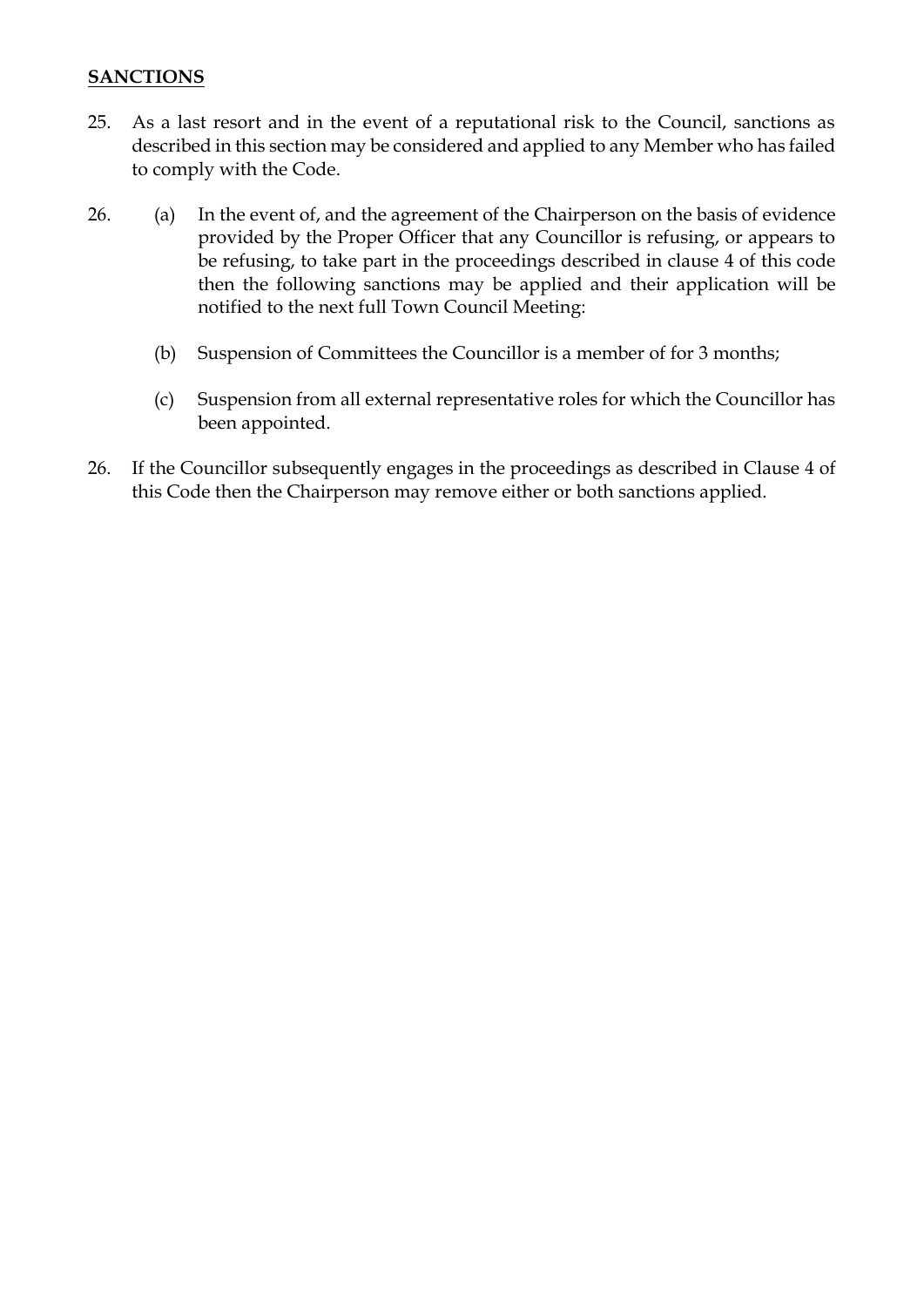### **APPENDIX A**

#### **The Seven Principles of Public Life**

• The Seven Principles of Public Life (also known as the Nolan Principles) apply to anyone who works as a public office-holder. This includes all those who are elected or appointed to public office, nationally and locally, and all people appointed to work in the Civil Service, local government, the police, courts and probation services, non-departmental public bodies (NDPBs), and in the health, education, social and care services. All public office-holders are both servants of the public and stewards of public resources. The principles also apply to all those in other sectors delivering public services.

### **1.1 Selflessness**

• Holders of public office should act solely in terms of the public interest.

# **1.2 Integrity**

• Holders of public office must avoid placing themselves under any obligation to people or organisations that might try inappropriately to influence them in their work. They should not act or take decisions in order to gain financial or other material benefits for themselves, their family, or their friends. They must declare and resolve any interests and relationships.

#### **1.3 Objectivity**

• Holders of public office must act and take decisions impartially, fairly and on merit, using the best evidence and without discrimination or bias.

#### **1.4 Accountability**

• Holders of public office are accountable to the public for their decisions and actions and must submit themselves to the scrutiny necessary to ensure this.

#### **1.5 Openness**

• Holders of public office should act and take decisions in an open and transparent manner. Information should not be withheld from the public unless there are clear and lawful reasons for so doing.

#### **1.6 Honesty**

• Holders of public office should be truthful.

#### **1.7 Leadership**

• Holders of public office should exhibit these principles in their own behaviour. They should actively promote and robustly support the principles and be willing to challenge poor behaviour wherever it occurs.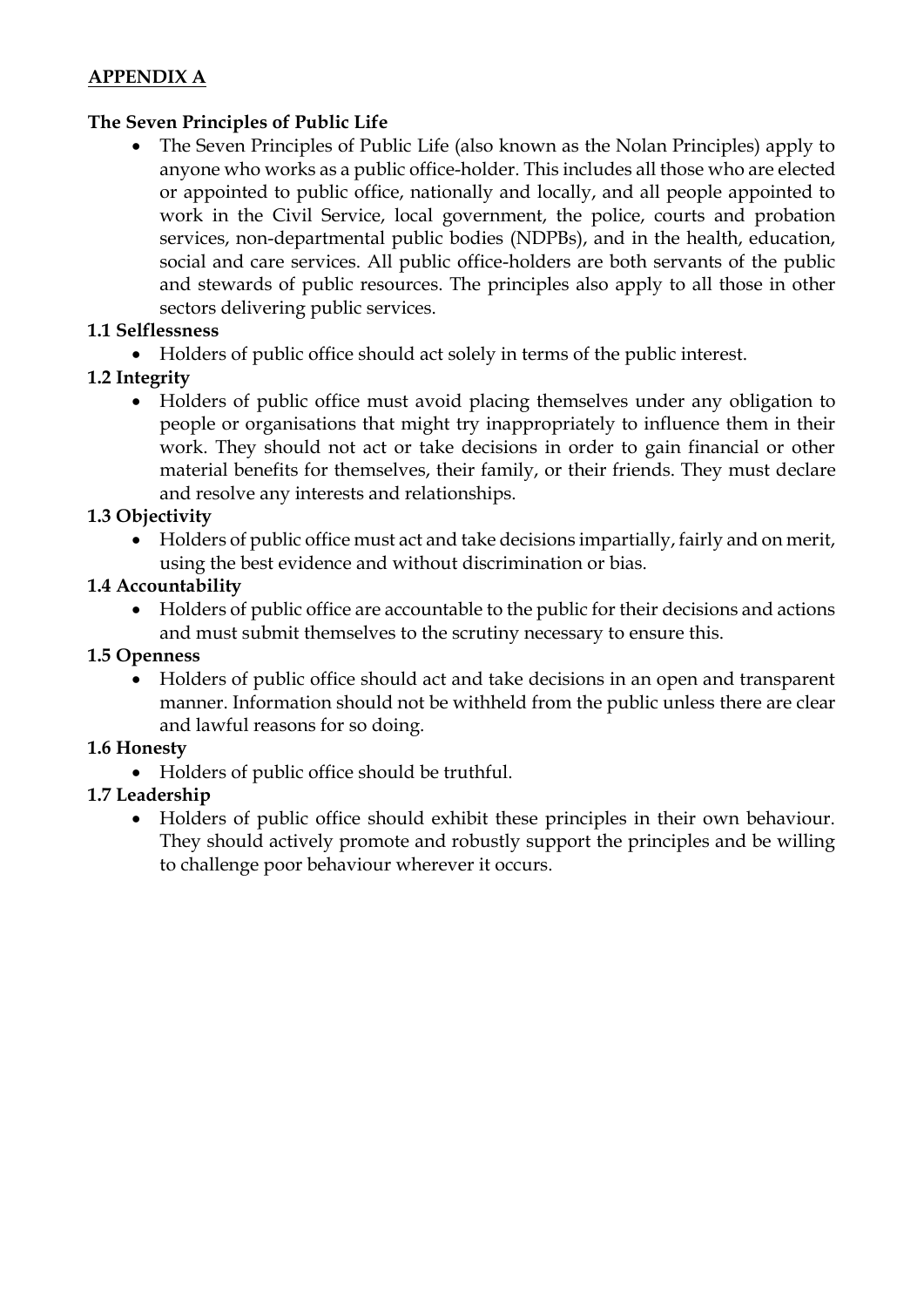#### **APPENDIX B**

Interests defined by regulations made under section 30(3) of the Localism Act 2011 and described in the table below.

| Subject                                         | Description                                                                                                                                                                                                                                                                                                                                  |
|-------------------------------------------------|----------------------------------------------------------------------------------------------------------------------------------------------------------------------------------------------------------------------------------------------------------------------------------------------------------------------------------------------|
| Employment,<br>trade, profession or<br>vocation | office, Any employment, office, trade, profession or vocation carried on for profit or gain.                                                                                                                                                                                                                                                 |
| Sponsorship                                     | Any payment or provision of any other financial benefit (other than from the Council)<br>made to the member during the 12-month period ending on the latest date referred to in<br>paragraph 6 above for expenses incurred by him/her in carrying out his/her duties as a<br>member, or towards his/her election expenses.                   |
|                                                 | This includes any payment or financial benefit from a trade union within the meaning of<br>the Trade Union and Labour Relations (Consolidation) Act 1992.                                                                                                                                                                                    |
| Contracts                                       | Any contract made between the member or between his/her spouse or civil partner or the<br>person with whom the member is living as if they were spouses/civil partners (or a body<br>in which such a person is a partner in a firm, a director of an incorporated body or holds<br>the beneficial interest in securities*) and the Council - |
|                                                 | (a) under which goods or services are to be provided or works are to be executed; and                                                                                                                                                                                                                                                        |
|                                                 | (b) which has not been fully discharged.                                                                                                                                                                                                                                                                                                     |
| Land                                            | Any beneficial interest in land which is within the area of the Council.                                                                                                                                                                                                                                                                     |
| Licences                                        | Any licence (alone or jointly with others) to occupy land in the area of the relevant<br>authority for a month or longer.                                                                                                                                                                                                                    |
| Corporate tenancies                             | Any tenancy where (to the member's knowledge) -                                                                                                                                                                                                                                                                                              |
|                                                 | (a) the landlord is the Council; and                                                                                                                                                                                                                                                                                                         |
|                                                 | (b) the tenant is a body in which the member, or his/her spouse or civil partner/ the person<br>with whom the member is living as if they were spouses/civil partners have a beneficial<br>interest.                                                                                                                                         |
| Securities                                      | Any beneficial interest in securities of a body where -                                                                                                                                                                                                                                                                                      |
|                                                 | (a) that body (to the member's knowledge) has a place of business or land in the area of the<br>Council; and                                                                                                                                                                                                                                 |
|                                                 | $(b)$ either $-$                                                                                                                                                                                                                                                                                                                             |
|                                                 | (i) the total nominal value of the securities* exceeds $£25,000$ or one hundredth of the total<br>issued share capital of that body; or                                                                                                                                                                                                      |
|                                                 | (ii) if the share capital of that body is of more than one class, the total nominal value of the<br>shares of any one class in which the relevant person has a beneficial interest exceeds one<br>hundredth of the total issued share capital of that class.                                                                                 |

**\*'**Securities' means shares, debentures, debenture stock, loan stock, bonds, units of a collective investment scheme within the meaning of the Financial Services and Markets Act 2000 and other securities of any description, other than money deposited with a building society**.**